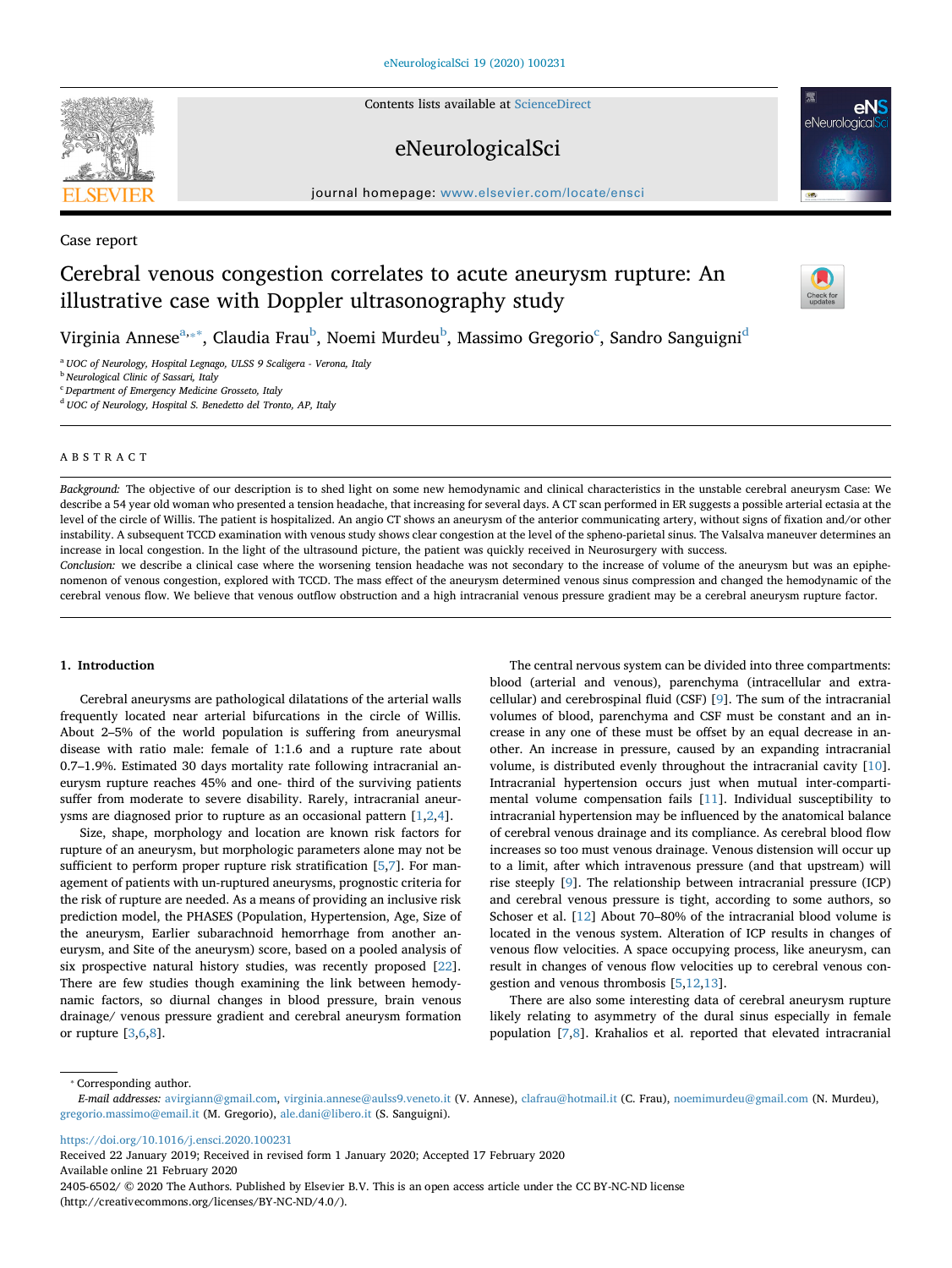venous pressure (ICP) may be due to a stenotic cerebral venous outlet for various causes [[14\]](#page-3-6). With an asymmetric cerebral venous outflow pattern, for stenosis of a venous sinus (or hypoplasia/atresia), the venous outflow is faster and the ipsilateral venous pressure gradient is higher, that may be a factor in the rupture of a cerebral aneurysm. In Duman's study there was a statistically significant association between venous dominance and the aneurysmal side. This may mean that venous dominance can also be a predisposing factor for aneurysm formation. Venous dominance also had a statistically significant association with rupture in this study and a retrospective Y TSAI's study [[23](#page-3-7)[,24](#page-3-8)].

Headache is the most common symptom in Intracranial Hemorrhagy (ICH) and venous congestion up to Cerebral Sinus Venous Thrombosys (CSVT). Typically, it's described as diffuse and often progressive in severity over days to weeks. In a minority of patients may present as a thunderclap headache, suggesting a hemorrhagic process or migraine like headache [[15–17](#page-3-9)].

#### **2. Objective**

to describe how a space occupying process, like aneurysm, correlates to an aggravating headache, to cerebral venous congestion, elevated intracranial venous pressure and a risk of aneurysm rupture.

### **3. Case report**

We describe a 54 year old woman who has accessed to the Emergency Room (ER) for important headache (8-10VAS), for several days. She describes frontal and at the top headache, like a circle, that sometimes pushes, at the beginning present only during the day then continuous and unbearable. The remote anamnesis was silent. No vascular risk factors were known. Her sister was suffering from polycystic kidney.

Neurological objective examination revealed only mild edema of the optic papilla.

A CT scan performed in ER suggests a possible arterial ectasia of the anterior communicating artery (ACoA).

The patient is hospitalized.

Routine blood tests didn't highlights significant elements.

ECG: sinus rhythm.

The EEG was normal.

An angio CT in ER shows an aneurysm of the anterior communicating artery (ACoA), about 1.5 cm, with the fundus spherical and smooth. Radiologists report aneurysm without signs of contrast medium fixation and/or other signs of instability [\(Pictures 1–2\)](#page-1-0). PHASES score was 10.

The neurosurgeon didn't therefore indicate urgent treatments.

A subsequent TransCranial-echo-color-Doppler (TCCD) examination (phased array probe 2,5 MHz) with venous study showed clear bilateral

<span id="page-1-0"></span>



**Picture 2.** AngioCT- Details of aneurysm of the anterior communicatiing artery (ACoA).

<span id="page-1-1"></span>

**Picture 3.** TCCS (Philips iU 22 and phased array probe 2.5 MHz) from temporal bone window. The picture shows the insonation of spheno-parietal sinus, identified as a venous signal along the hyperechogenic lesser wing of the sphenoid bone (arrow). The Doppler waveform of the SPaS show a flow direction that away from the probe and markedly increased flow velocity with dispersion of frequencies in the waveform, like a venous flow. Unavoidable aliasing on arterial branches as a result of venous preseting which low PRF and increased gain.

congestion at the level of the spheno-parietal sinus (Peak of Systolic Velocity (PSV) of about 1 m/s, with normal cut-off values of 0.18–0.20 m/s) ([Picture 3](#page-1-1)). A clear asymmetry of the venous sinus wasn't evident. The Valsalva maneuver determined a further increase in local congestion. The lumbar puncture and scheduled brain MRI with angiographic phase were not performed. In the light of the clinic and ultrasound picture, the patient was quickly received in Neurosurgery Department with success. The aneurysm is un-rupted.

## **4. Discussion**

Our patient didn't previously report headache. It was tension type, frontal, subacute, initially present only during the day and than continuous, persistent and unbearable. It was associated with mild edema of the optic papilla and bilateral congestion at the level of the sphenoparietal sinus at the TCCD examination. It was clear the relation between the worsening headache, the aneurysm of ACoA highlighted at angio CT and the venous congestion. Not the shape, not the size but the location, the hemodynamic repercussion and the clinical manifestation were the warning signs.

Headache is the most common symptom in cerebral venous congestion/thrombosis and it's also the commonest initial alarm [\[15](#page-3-9)]. Picture 1. Angio-CT – Aneurysm of the anterior cricle. Typically it's described as diffuse or anterior/posterior bilateral and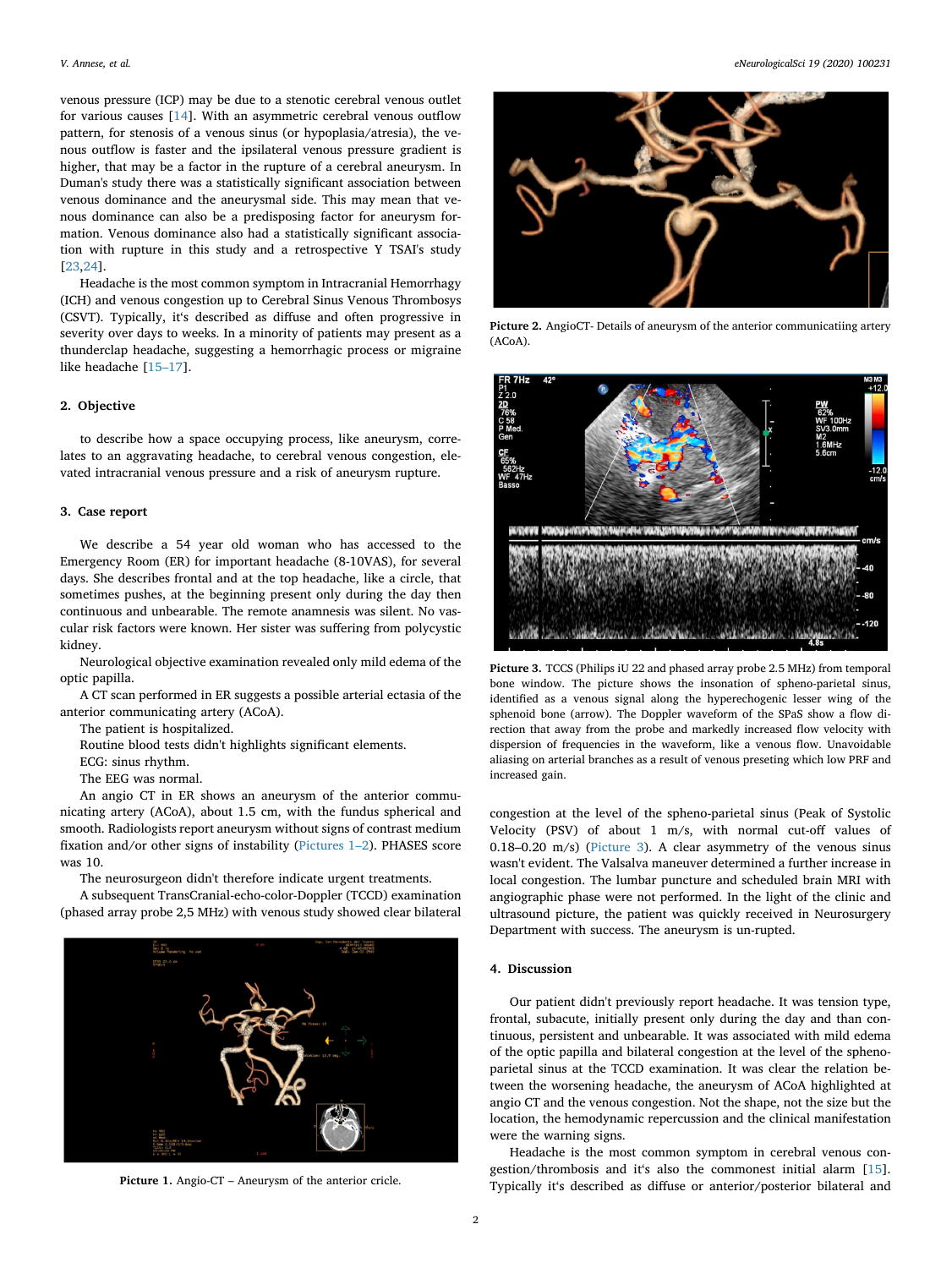often progressive in severity over days to weeks. In a minority of patients may present as a thunderclap headache (suggesting a hemorrhagic process) or as migraine like. There is no recognizable pattern of headache in CVC/T, but more commonly it's new onset, sub-acute to rapidly progressive over a few days, intermittent initially and constant later [[16\]](#page-3-10). There was no association between localization of headache and site of sinus thrombosis/congestion except in sigmoid sinus, when the pain is usually in the occipital and neck region [\[16](#page-3-10)[,17](#page-3-11)].

The pathogenesis of headache in CVC/T by compression is not well understood. The cerebral veins and sinuses neither have valves nor tunica muscolaris; this permits veins to remain dilated and flow is possible in different directions. Compression of the cerebral veins can cause localized edema, venous congestion and thrombosis. Two different kinds of cerebral edema can develop, cytotoxic and vasogenic. Multiple mechanisms of headache include a combination of increased intracranial pressure, micro subarachnoid hemorrhage (SAH), stretching or irritation of nerves in sinus walls and inflammation of sinus walls. Stretching of the perivascular nerves of congested/dilated collaterals might explain the overlying headache and its throbbing/ pulsatile quality. Most patients had diffuse headache without any significant association to the location of venous congestion/thrombosis [[16–18\]](#page-3-10). To diagnose the CSVC/T associated with an aneurysm, CT is abnormal only in patients with neurological signs. It can be found dilatation, hyper-density of venous sinus, damage to the brain parenchyma, from edema to ischemia or hemorrhage.

Magnetic Resonance Imaging is more sensitive than CT in the diagnosis of CSV/T and instability of the aneurysm. We can detect the presence of sinus congestion or thrombosis with T1, T2 sequences, fluid inversion recovery analysis (FLAIR) in axial, coronal and sagital planes. The sinus may appear isointense or hyper-intense, depending on the age of thrombus formation [\[19](#page-3-12)].

The acute phase of cerebral vein and sinus congestion/thrombosis near aneurysm may be diagnosed by transcranial color-coded duplex sonography (TCCS). One important anatomic characteristic of the intracranial venous system with relevance for ultrasound examinations is the lack of valves. This implies that the flow direction in cerebral veins and dural sinuses is governed solely by the current pressure gradient. Direct CSVC/T signs criteria comprise the lack of color signal and filling defect within a dural sinus after application of echo contrast agents. However, thrombotic occlusion or partial thrombosis cannot be differentiated from aplasia or hypoplasia by only ultrasound. Indirect criteria are based on the detection of venous collateral flow. Due to high venous flow velocities numerous prominent veins are visible even when an arterial presetting of the ultrasound system is used. Venous flow velocities are pathologically increased (defined as 50%) for the deep middle cerebral vein (dMCV) and the Basal Vein (BV). Due to the considerable rate of hypoplasia or caliber differences, side differences of flow velocities in paired sinuses have only a diagnostic relevance when venous flow velocities are pathologically increased [[20](#page-3-13)].

There aren't studies that correlate aneurysm, venous flow congestion and recognizable patterns at TCCD examination. In our patient head CT shows only a possible ectasia of the ACoA. An Angio CT study shows an aneurysm of the ACoA without signs of contrast fixation and other instability. The neurosurgeon doesn't therefore indicate urgency. The patient reports that the headache was persistent and increased day by day and the pain had become like a helmet that pushes finally. There was something that did not fit.

A TCCD examination with venous study shows clear congestion at the level of the spheno-parietal sinus. In the [picture 3](#page-1-1) we can clearly see the Medial Cerebral Artery (MCA) and the hyperechogenic small wing of the sphenoid over the sinus is located, which is detected by positioning the sample volume along the small wing. Unavoidable aliasing on arterial branches given the value of the Pulse Repetition Frequency (PRF) set and motivated by the search for venous slow flows. The use of ultrasound to study cerebral venous circulation is a recent application of TCCD. There are certain indispensable conditions to a correct

approach to cerebral venous study: correct setting of the equipment. A frequency of between 1.5 and 2.0 MHz; it's important a "low-flow setting": filters have to be switched off and the PRF must be reduced. Besides, in order to reduce the PRF (up to 0.5 kHz or lower) as much as possible, the gain needs to be gradually increased up to the limit of the noise [\[22](#page-3-0)]. Flow velocity analysis should only be performed if the vessel is clearly visible [[21](#page-3-14)]. To detect PSV values a correct angle is indispensable, because can change the values enormously. Bidimensional imaging is irreplaceable in the search for reference points. Normally the flow appears "continuous" throughout the cardiac cycle, maintaining, however, a pulsatility which at times becomes more evident. We need for an activation maneuver (Valsalva maneuver) to verify the nature of the venous flow in case of strong pulsatility. Yet, the response to the Valsalva maneuver can vary in relation to the outflow activated, to the anatomical and functional variability, to the pressure gradient in a system with no valves, as well as to the influence of the continence of the Internal Jugular Vein (IJV) valve [[22\]](#page-3-0). Spheno-parietal sinus can be insonated through the transtemporal bone window using the upper pontine axial insonation plane. Start to identifing the hyperecogenic lesser wing of the sphenoid bone in b-mode. Then a small color window with a low PRF setting is placed over this region. Or, alternatively, can be identified as a venous signal along the sphenoid bone. The flow is directed away from the transducer.

## **5. Conclusion**

We describe a clinical case where the worsening tension headache was not secondary to aneurysm rupture but was an epiphenomenon of venous congestion near it. The mass effect of the aneurysm determined compression of venous sinus and changed the hemodynamic of cerebral venous flow. Venous outflow obstruction, impaired venous drainage and a high venous pressure gradient may be a factor of cerebral aneurysm rupture in our case.

Venous congestion determines wall distension and streach or irritation of nerves in sinus walls and dural sensitive fibers, possible inflammation of sinus walls and increasing headache. Only after TCCD examination, with venous study, neurosurgeon suggests urgent treatment of un-ruptured aneurysm, with good outcome for the patient. We describe how some hemodynamic and clinical features are the red flags in cerebral aneurysm rupture. TransCranial ecoColor-Doppler sonography, may be a supplement diagnostic arm for detect cerebral aneurysms. It's a bedside real time neuro-imaging modality for the evaluation and follow up of a cerebral arterial stenosis/dilation, venous congestion and thrombosis. It's a non-invasive, cheap, fast, portable, reproducible procedure who can play an important role in differential diagnosis of cerebro-vascular disease and dynamic characteristics of a process occupying space.

#### **References**

- <span id="page-2-0"></span>[1] [S. Mangiafico, "Interventistica Neurovascolare". Poletto Editore, \(2017\) Pages:490.](http://refhub.elsevier.com/S2405-6502(20)30010-1/rf0005)
- <span id="page-2-1"></span>[2] F. Caranci, F. Briganti, L. Cirillo, et al., Epidemiology and genetics of intracranial aneurysms, Eur. J. Radiol. 82 (10) (2013) 1598–1605, [https://doi.org/10.1016/j.](https://doi.org/10.1016/j.ejrad.2012.12.026) ejrad.2012.12.026 [20 2013 Oct. \(Epub 2013 Feb 8\).](https://doi.org/10.1016/j.ejrad.2012.12.026)
- <span id="page-2-5"></span>[3] [K.-W. Lee, F.-Y. Tsai, W.-L. Chen, et al., Intracranial venous hemodynamics and](http://refhub.elsevier.com/S2405-6502(20)30010-1/rf0015) [rupture of cerebral aneurysm, Neuroradiol. J. 27 \(6\) \(2014\) 703–709 2014 Dec.](http://refhub.elsevier.com/S2405-6502(20)30010-1/rf0015) [Published online 2014 Dec 1. Doi: 10.15274/NRJ-2014-100914.](http://refhub.elsevier.com/S2405-6502(20)30010-1/rf0015)
- <span id="page-2-2"></span>[4] G.J. Rinkel, et al., Natural history, epidemiology and screening of unruptured intracranial aneurysms, J Neuroradiol. 35 (2008) 99–103, [https://doi.org/10.1016/j.](https://doi.org/10.1016/j.neurad.2007.11.004) neurad.2007.11.004 [Epub 2008 Feb 1. 4.](https://doi.org/10.1016/j.neurad.2007.11.004)
- <span id="page-2-3"></span>[5] [Làszlo Csiba, Claudio Baracchini, Manual of Neurosonology, Cambridge University](http://refhub.elsevier.com/S2405-6502(20)30010-1/rf0025) [Press, 2016 May 2016.](http://refhub.elsevier.com/S2405-6502(20)30010-1/rf0025)
- <span id="page-2-6"></span>[6] [D.M. Sforza, C.M. Putman, Hemodynamics of cerebral aneurysms, Cebral JR: Annu.](http://refhub.elsevier.com/S2405-6502(20)30010-1/rf0030) [Rev. Fluid 1 \(41\) \(2009\) 91–107 Mech 2009 Jan.](http://refhub.elsevier.com/S2405-6502(20)30010-1/rf0030)
- <span id="page-2-4"></span>[7] M. Longo, F. Granata, S. Racchiusa, et al., 2017. Role of hemodinamics forces in unrupted intracranial aneurysms. An overview of a complex scenario, World Neurosurg 105 (2017 Sep) 632–642, <https://doi.org/10.1016/j.wneu.2017.06.035> [\(Epub 2017 Jun 12\).](https://doi.org/10.1016/j.wneu.2017.06.035)
- <span id="page-2-7"></span>[8] G. Lu, L. Huang, X.L. Zhang, et al., 2011. Influence of hemodinamics factors on rupture of intracranial aneurysms: patient-specific 3D mirror aneurysms model